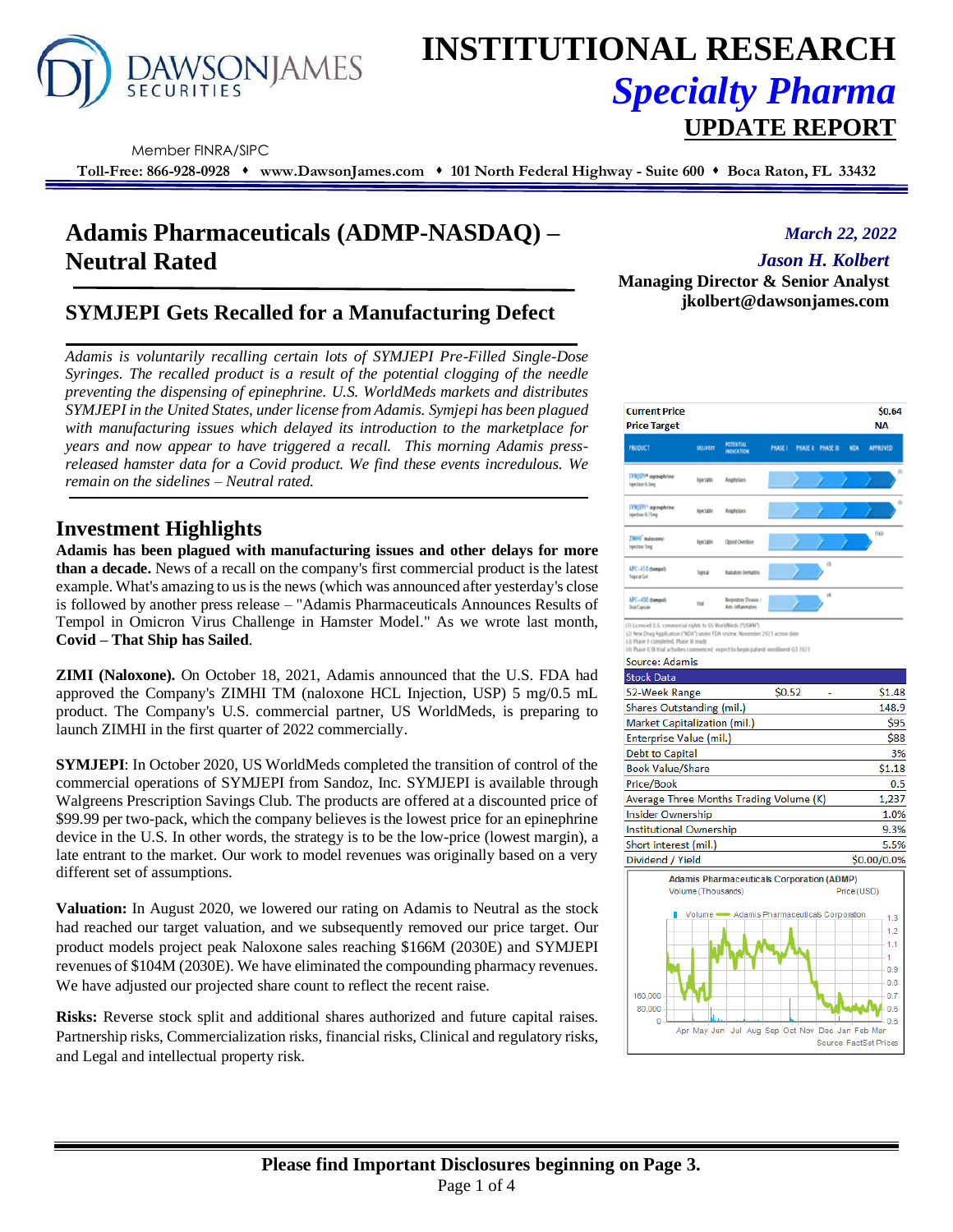

# **Exhibit 1. Income Statement Adamis Pharmaceuticals Corporation: Income Statement (\$000)**

| nis i naimaceancais corporanon. mcome otatement (9000)           | 2018A     | 2019A     | 2020A     | 1Q21A     | 2Q21A    | 3Q21A          | 4Q21E    | 2021E     | 1Q22E   | 2Q22E      | 3Q22E          | 4Q22E    | 2022E     | 2023E   | 2024E           | 2025E   | 2026E          | 2027E   | 2028E   | 2029E   | 2030E   |
|------------------------------------------------------------------|-----------|-----------|-----------|-----------|----------|----------------|----------|-----------|---------|------------|----------------|----------|-----------|---------|-----------------|---------|----------------|---------|---------|---------|---------|
| <b>ADMP: YE December</b>                                         |           |           |           |           |          |                |          |           |         |            |                |          |           |         |                 |         |                |         |         |         |         |
| Symjepi Gross revenues (not included in total product sales)*    |           | 67C       | 800       | 4.109     | 4.011    | 760            | 4.336    | 16,060    | 6.296   | 6,570      | 7,117          | 7,391    | 27.373    | 39.192  | 51.532          | 64.411  | 71.859         | 79.612  | 87,680  | 96.073  | 104,801 |
| Naloxone Gross revenues (not included in total product sales)*   |           |           |           |           | $\Omega$ | $\Omega$       |          |           | 1,217   | 1,270      | 1,376          | 1,428    | 5,291     | 26,991  | 82,813          | 113,199 | 122,158        | 131,868 | 142,431 | 153,964 | 166,598 |
| APC-1000 HFA Inhaled Oral Steroid (maintenance therapy)          |           |           |           |           |          |                |          |           |         | $\sqrt{2}$ | $\overline{0}$ |          |           |         |                 |         |                |         |         |         |         |
| APC-4000 Fluticasone - Taper Dry Powder Inhaler (DPI)            |           |           |           |           |          |                |          |           |         |            | $\Omega$       |          |           |         |                 |         |                |         |         |         |         |
| APC-8000 Tadalafil (Erectile Dysfunction)                        |           |           |           |           |          |                |          |           |         |            | $\Omega$       |          |           |         |                 |         |                |         |         |         |         |
| Pharmaceutical Compounding business                              | 15.087    | 22.113    | 16.527    | $\Omega$  |          |                |          |           |         |            | c              |          |           |         |                 |         |                |         |         |         |         |
| <b>Total Product Sales*</b>                                      | 15.087    | 22.783    | 16.527    | 4.109     | 4.011    | 760            | 4.336    | 16.060    | 7.513   | 7.839      | 8.493          | 8.819    | 32.664    | 66.183  | 134.345         | 177,610 | 194.018        | 211.480 | 230.111 | 250.037 | 271.399 |
| Royalty Revenue on Symjepi & Naloxone'                           | ٠.        | 335       | 200       | 4,109     | 4,011    | 760            | 4,336    | 13,216    | 3,756   | 3.920      | 4,246          | 4.410    | 16,332    | 33,091  | 67.172          | 88,805  | 97.009         | 105,740 | 115,055 | 125,018 | 135,699 |
| % Royalty (slides on Commercial levels)                          |           | 50        | 25%       | 100%      | 100%     | 100%           | 100%     | 82%       | 50%     | 50%        | 50%            | 50%      | 50%       | 50%     | 50%             | 50%     | 50%            | 50%     | 50%     | 50%     | 50%     |
| Symjepi / Naloxone Milestones                                    | ٠.        |           |           |           |          |                |          |           |         |            |                |          |           |         |                 |         |                |         |         |         |         |
| <b>Product Sales &amp; Royalties &amp; Milestones</b>            | 15,087    | 22,448    | 17,127    | 4,109     | 4.011    | 760            | 4.336    | 13,216    | 3.756   | 3.920      | 4.246          | 4.410    | 16.332    | 33,091  | 67,172          | 88,805  | 97.009         | 105,740 | 115,055 | 125,018 | 135,699 |
| <b>Expenses</b>                                                  |           |           |           |           |          |                |          |           |         |            |                |          |           |         |                 |         |                |         |         |         |         |
| Cost of Goods Sold                                               | 9,798     | 15,479    | 14,894    | 3,642     | 3,871    | 1,236          | 217      | 8,965     | 315     | 328        | 356            | 370      | 1,369     | 1,960   | 2,577           | 3,221   | 3,593          | 3,981   | 4,384   | 4,804   | 5,240   |
| %COGS                                                            | 65%       | 689       | 90%       | 89%       | 96%      | 163%           | 5%       | 56%       | 4%      | 4%         | 4%             | 4%       | 4%        | 3%      | 2%              | 2%      | 2 <sup>9</sup> | 2%      | 2%      | 29      | 2%      |
| Research and Development + Impairment                            | 18,804    | 10,376    | 8,28      | 2,261     | 2,233    | 4,620          | 2,348    | 8,695     | 2,100   | 2,191      | 2,374          | 2,465    | 9,130     | 9,586   | 10,065          | 10,569  | 10,674         | 10,781  | 10,889  | 10,998  | 11,108  |
| %R&D                                                             | 125%      | 46        | 50%       | 55%       | 56%      | 608%           | 54%      | 54%       | 28%     | 28%        | 28%            | 28%      | 28%       | 14%     | - 7%            | 6%      | -69            | 5%      | 5%      | 49      | 4%      |
| General and Administrative                                       | 25,948    | 25,288    | 30,58     | 5,919     | 7.141    | 5,125          | 8,339    | 30,887    | 7,175   | 7.487      | 8,111          | 8,423    | 31.195    | 31,507  | 31.822          | 32.141  | 32.462         | 32.787  | 33,115  | 33,446  | 33,780  |
| %SG&A                                                            | 489       | 49        | 61        | 50%       | 54%      | 47%            | 769      | 649       | 75%     | 75%        | 75%            | 75%      | 75%       | 73%     | 72%             | 70%     | 699            | 69      | 68%     | 68      | 67%     |
| <b>Total expenses</b>                                            | 54,550    | 51,142    | 49,778    | 11.823    | 13.244   | 10.981         | 10.904   | 48.546    | 9.590   | 10.006     | 10.840         | 11.257   | 41.694    | 43.053  | 44.464          | 45,930  | 46.729         | 47.548  | 48.387  | 49.247  | 50,128  |
| Operating income (Loss)                                          | (39, 464) | (29, 351) | (32, 651) | (7.714)   | (9.233)  | (10, 221)      | (6, 568) | (33, 735) | (5,833) | (6.087)    | (6, 594)       | (6.848)  | (25, 362) | (9,962) | 22.708          | 42.875  | 50.280         | 58.192  | 66,668  | 75.771  | 85,571  |
| Interest expense                                                 | (158)     | (123)     | (160)     |           |          |                |          |           |         |            |                |          |           |         |                 |         |                |         |         |         |         |
| Interest Income                                                  | 245       | 176       | 84        |           |          |                |          |           |         |            |                |          |           |         |                 |         |                |         |         |         |         |
| Gain/Loss on extinguishment of debt                              |           | (322)     |           | (39)      |          | (2)            |          |           |         |            |                |          |           |         |                 |         |                |         |         |         |         |
| Change in fair value of derivitive liabilities                   |           |           |           | 16        | (45)     | $\overline{2}$ |          |           |         |            |                |          |           |         |                 |         |                |         |         |         |         |
| Change in fair value of conversion feature liability             |           |           | 465       | (7,642)   | 8        | 5,010          |          |           |         |            |                |          |           |         |                 |         |                |         |         |         |         |
| Change in fair value of warrants                                 |           |           |           |           | (44)     | 43             |          |           |         |            |                |          |           |         |                 |         |                |         |         |         |         |
| <b>Impairment Expense</b>                                        |           |           |           |           |          |                |          |           |         |            |                |          |           |         |                 |         |                |         |         |         |         |
| <b>Total other income</b>                                        |           | (322)     | 465       | (7.665)   | (81)     | 5.052          |          |           |         |            |                |          |           |         |                 |         |                |         |         |         |         |
| <b>Pretax Income</b>                                             | (39, 376) | (29, 298) | (49, 389) | (15, 379) | (9,314)  | (5, 168)       | (6.568)  | (33, 735) | (5.833) | (6,087)    | (6, 594)       | (6, 848) | (25, 362) | (9,962) | 22,708          | 42.875  | 50.280         | 58,192  | 66,668  | 75,771  | 85,571  |
| Discontinued opeartions                                          |           |           |           |           |          | (7, 193)       |          |           |         |            |                |          |           |         |                 |         |                |         |         |         |         |
| Write down of discontinued operations receivable                 |           |           |           |           |          |                |          |           |         |            |                |          |           |         |                 |         |                |         |         |         |         |
|                                                                  |           |           |           |           |          |                |          |           |         |            |                |          |           |         |                 |         |                |         |         |         |         |
| Loss from continued operations<br>Income Tax Benefit (Provision) | 369       |           |           |           | (0)      |                | (0)      | (2)       | (700)   | (730)      | (791)          | (822)    | (3,043)   | (1,793) | 4,542           | 10,290  | 12,067         | 13,966  | 18,667  | 22,731  | 29,094  |
| <b>Tax Rate</b>                                                  | n         |           |           | (1)<br>0% | 0%       | (0)<br>0%      |          |           | 12%     | 12%        | 12%            | 12%      | 12%       | 189     | 20 <sup>o</sup> | 24%     | $24^{\circ}$   | 24%     | 289     | 309     | 349     |
| <b>GAAP Net Income (loss)</b>                                    | (39.007)  | (29.307)  | (49.391)  | (15.379)  | (9.313)  | (12.361)       | (6.567)  | (33.734)  | (5.133) | (5.356)    | (5.803)        | (6.026)  | (22.318)  | (8.168) | 18.166          | 32.585  | 38.212         | 44.226  | 48.001  | 53,040  | 56,477  |
|                                                                  |           |           |           |           |          |                |          |           |         |            |                |          |           |         |                 |         |                |         |         |         |         |
| Deemed Dividend on Preferred Stock                               |           |           |           |           |          |                |          |           |         |            |                |          |           |         |                 |         |                |         |         |         |         |
| GAAP-EPS                                                         | (1.00)    | (0.57)    | (0.64)    | (0.12)    | (0.06)   | (0.08)         | (0.04)   | (0.31)    | (0.03)  | (0.04)     | (0.04)         | (0.04)   | (0.15)    | (0.05)  | 0.12            | 0.22    | 0.25           | 0.29    | 0.31    | 0.35    | 0.37    |
| GAAP EPS (dil)                                                   | (1.00)    | (0.57)    | (0.59)    | (0.12)    | (0.06)   | (0.08)         | (0.04)   | (0.31)    | (0.03)  | (0.04)     | (0.04)         | (0.04)   | (0.15)    | (0.05)  | 0.11            | 0.20    | 0.22           | 0.25    | 0.26    | 0.28    | 0.29    |
| Wgtd Avg Shrs (Bas) - '000s                                      | 39.085    | 53,263    | 77,570    | 129.464   | 148,886  | 148.886        | 149.035  | 144.068   | 149.184 | 149.333    | 149.483        | 149.632  | 149.408   | 150.007 | 150.607         | 151.211 | 151.817        | 152.425 | 153.035 | 153.648 | 154,264 |
| Watd Ava Shrs (Dil) - '000s                                      | 39.085    | 53,304    | 83.462    | 129.464   | 148.886  | 148.886        | 150.375  | 144,403   | 150.375 | 151.879    | 153.398        | 154.932  | 152.646   | 157.271 | 162.036         | 166,946 | 172.005        | 177.217 | 182.587 | 188.119 | 193.820 |

*Source: Dawson James estimates, company reports*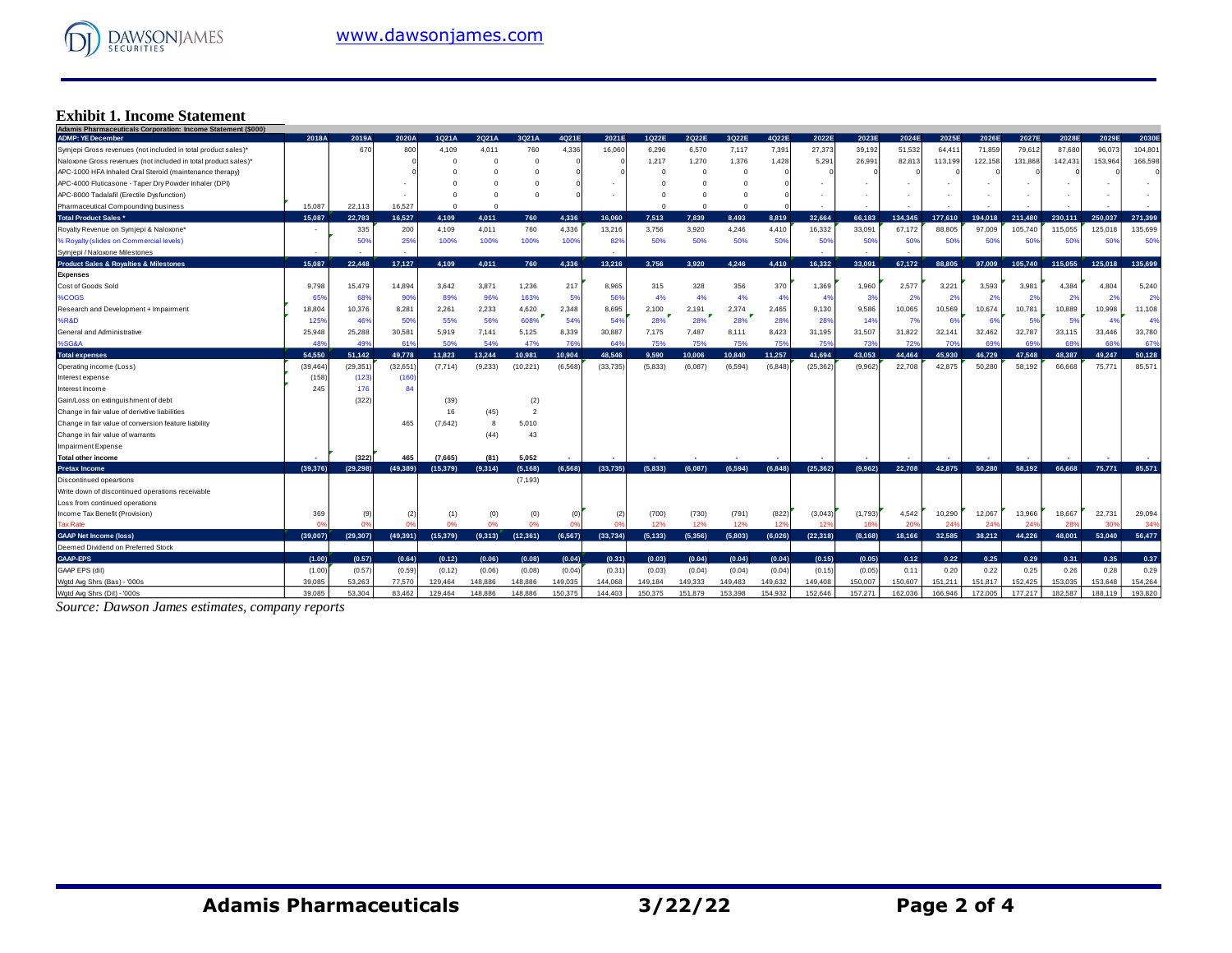

#### Companies mentioned in this report:

US WorldMeds (private)

#### **Important Disclosures:**

#### **Price Chart:**



#### Price target and ratings changes over the past three years: Initiated – Buy – July 2,  $2019$  – Price Target \$5.00 Update – Buy – August 13,  $2019$  – Price Target \$4.00 Update – Buy – August 28, 2019 – Price Target \$4.00 Update – Buy – November 26, 2019 – Price Target lowered from \$4.00 to \$1.00 Rating Change – Neutral – February 27, 2020 – Rating Lowered from Buy to Neutral Update – Neutral – April 1, 2020 – Price Target NA Update – Neutral – May 21, 2020 – Price Target NA Rating Change – Buy – June 15,  $2020$  – Price Target \$1.00 Rating Change – Neutral – August 24, 2020 – Price Target \$1.00 Update – Neutral – November 11, 2020 – Price Target NA Update – Neutral – November 17, 2020 – Price Target NA Update – Neutral – February 5, 2021 – Price Target NA Update – Neutral – April 16, 2021 – Price Target NA Update – Neutral – December 3, 2021 – Price Target NA Update – Neutral – February 8, 2022 – Price Target NA Update – Neutral – March 22, 2022 – Price Target NA

Dawson James Securities, Inc. (the "Firm") is a member of the Financial Industry Regulatory Authority ("FINRA") and the Securities Investor Protection Corporation ("SIPC").

The Firm does not make a market in the securities of the subject company(s). The Firm has NOT engaged in investment banking relationships with ADMP in the prior twelve months, as a manager or co-manager of a public offering and has NOT received compensation resulting from those relationships. The Firm may seek compensation for investment banking services in the future from the subject company(s). The Firm has NOT received other compensation from the subject company(s) in the last 12 months for services unrelated to managing or co-managing of a public offering.

Neither the research analyst(s) whose name appears on this report nor any member of his (their) household is an officer, director or advisory board member of these companies. The Firm and/or its directors and employees may own securities of the company(s) in this report and may increase or decrease holdings in the future. As of March 22, 2022, the Firm as a whole did not beneficially own 1% or more of any class of common equity securities of the subject company(s) of this report. The Firm, its officers, directors, analysts or employees may affect transactions in and have long or short positions in the securities (or options or warrants related to those securities) of the company(s) subject to this report. The Firm may affect transactions as principal or agent in those securities.